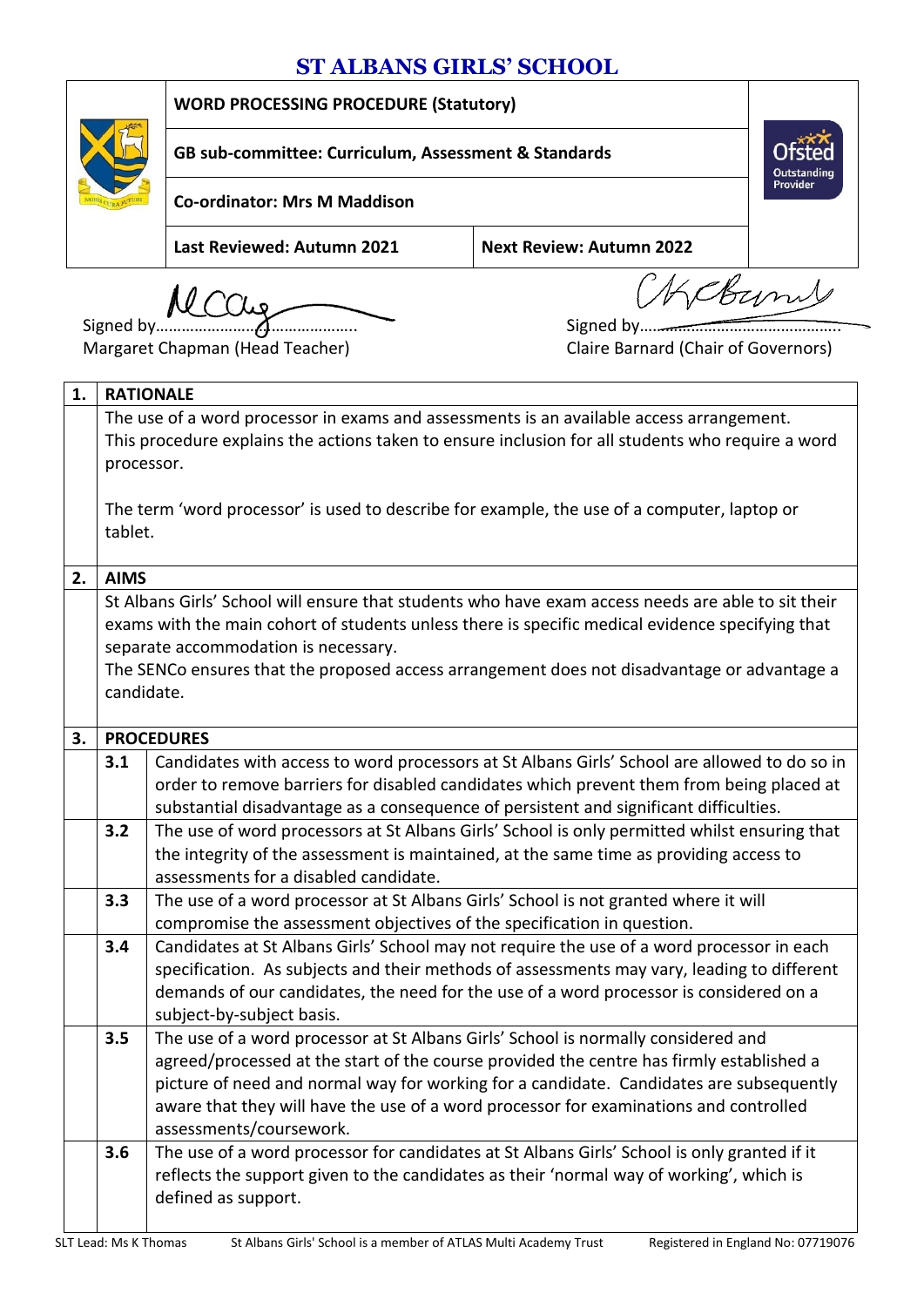|      | In the classroom; or<br>$\bullet$                                                                                                                                            |
|------|------------------------------------------------------------------------------------------------------------------------------------------------------------------------------|
|      | Working in small groups for reading and/or writing; or<br>$\bullet$                                                                                                          |
|      | Literacy support lessons; or                                                                                                                                                 |
|      | Literacy intervention strategies; and/or<br>٠                                                                                                                                |
|      | Internal school tests and mock examinations                                                                                                                                  |
|      |                                                                                                                                                                              |
|      | The only exceptions to the above where the use of a word processor would be considered                                                                                       |
|      | for a candidate, would be:                                                                                                                                                   |
|      | in the event of a temporary injury or impairment, or a diagnosis of a disability after the start                                                                             |
|      | of a course                                                                                                                                                                  |
|      | where a subject within the curriculum is delivered electronically and laptops are provided to                                                                                |
|      | all candidates                                                                                                                                                               |
|      | "A word processor cannot simply be granted to a candidate because s/he now wants to type                                                                                     |
|      | rather than write in examinations or can work faster on a keyboard, or because s/he uses a                                                                                   |
|      | laptop at home" (JCQ Access Arrangements and Reasonable Adjustments 2021 -2022, 5.8)                                                                                         |
| 3.7  | The following procedures are in place at St Albans Girls' School:                                                                                                            |
|      |                                                                                                                                                                              |
|      | A word processor with the spelling and grammar check facility/predictive text disabled is                                                                                    |
|      | provided to a candidate where it is their normal way of working within the centre.                                                                                           |
| 3.8  | A word processor is provided to a candidate if it is appropriate to their needs. (For                                                                                        |
|      | example, the quality of language significantly improves as a result of using a word                                                                                          |
|      | processor due to problems with planning and organisation when writing by hand).                                                                                              |
| 3.9  | Access to word processors is provided to candidates in non-examined assessments or                                                                                           |
|      | coursework components as standard practice unless prohibited by the specification.                                                                                           |
| 3.10 | Candidates are able to use a word processor in an examination to type certain questions,                                                                                     |
|      | i.e. those requiring extended writing, and handwrite shorter answers.                                                                                                        |
|      |                                                                                                                                                                              |
|      | St Albans Girls' School are also aware that examinations which have a significant amount of                                                                                  |
|      | writing, as well as those that place a greater demand on the need to organise thought and<br>plan extended answers, are those where candidates will frequently need to type. |
|      | Examinations which require more simplistic answers are often easier to handwrite within                                                                                      |
|      | the answer booklet. The candidate avoids the difficulty of visually tracking between the                                                                                     |
|      | question paper and screen.                                                                                                                                                   |
| 3.11 | A word processor cover sheet JCQ Form 4 is completed and attached to each candidate's                                                                                        |
|      | typed script where required by the examination board.                                                                                                                        |
| 3.12 | In Functional Skills English (Reading and Writing components) the use of a word processor                                                                                    |
|      | with the spell check facility switched on is permitted for all candidates.                                                                                                   |
| 3.13 | The use of a word processor is not granted to a candidate because he/she prefers to type                                                                                     |
|      | rather than write or can work faster on a keyboard, or because he/she uses a laptop at                                                                                       |
|      | home.                                                                                                                                                                        |
| 3.14 | At St Albans Girls' School:                                                                                                                                                  |
|      |                                                                                                                                                                              |
|      | Word processors are used as a type-writer, not as a database although standard                                                                                               |
|      | formatting software is acceptable.                                                                                                                                           |
| 3.15 | Laptops have been cleared of any previously stored data. All data is cleared from any                                                                                        |
|      | portable storage medium used. An unauthorised memory stick is not permitted for use by                                                                                       |
|      | a candidate. Where required, candidates are provided with a memory stick, which has                                                                                          |
|      | been cleared of any previously stored data, by a nominated member of centre staff.                                                                                           |
| 3.16 | Word processors are in good working order at the time of the examination.                                                                                                    |
| 3.17 | Word processors are accommodated in such a way that other candidates are not disturbed                                                                                       |
|      | and cannot read the screen.                                                                                                                                                  |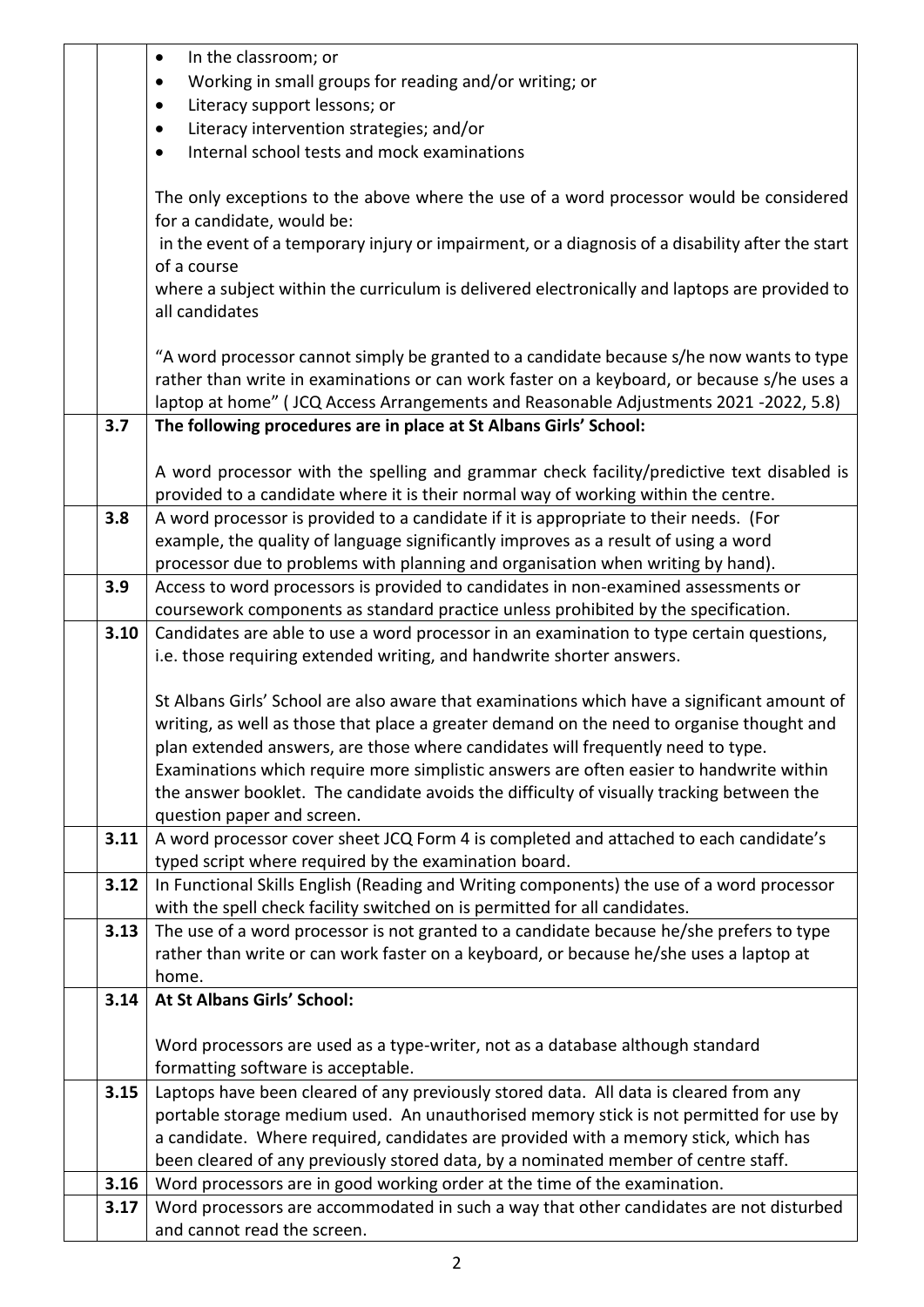|    | 3.18 | At St Albans Girls' School word processors have the facility to print from a portable storage         |
|----|------|-------------------------------------------------------------------------------------------------------|
|    |      | medium.                                                                                               |
|    | 3.19 | Candidates are escorted by an invigilator to the Examination Officer to print their work.             |
|    |      | Candidates are asked to verify that the work printed is their own, each page is numbered              |
|    |      | and initialled by the candidate in the presence of the Examination Officer.                           |
|    | 3.20 | Scripts and the JCQ Form 4 are inserted into the Awarding Body examination answer                     |
|    |      | booklets where required by the examination board.                                                     |
|    | 3.21 | Graphic packages or computer aided design software is not included on a word processor                |
|    |      | unless permission has been given to use these.                                                        |
|    | 3.22 | Predictive text software or an automatic spelling and grammar check is disabled unless the            |
|    |      | candidate has been permitted a scribe or is using voice recognition technology (the script            |
|    |      | must have scribe cover sheet attached), or the awarding body's specification permits the              |
|    |      | use of automatic spell checking.                                                                      |
|    | 3.23 | Word processors are not used on the candidate's behalf by a third party unless the                    |
|    |      | candidate has permission to use a scribe.                                                             |
|    | 3.24 | Candidate have the opportunity to practise using school laptops, including in classroom               |
|    |      | assessments, before their first examination.                                                          |
|    |      |                                                                                                       |
| 4. |      | <b>MONITORING</b>                                                                                     |
|    | 4.1  | At St Albans Girls' School candidates with fully charged laptops or tablets are given the             |
|    |      | opportunity to be seated within the main examination hall. Laptops are fully charged                  |
|    |      | before the examination but are also connected to a power source during the examination.               |
|    | 4.2  | Candidates are reminded that their centre number, candidate number and the                            |
|    |      | unit/component code must appear on each page as a header or footer.                                   |
|    | 4.3  |                                                                                                       |
|    |      | Candidates using Notepad or Wordpad software (which do not allow for the insertion of a               |
|    |      | header or footer) are instructed to handwrite their details in a header or footer once they           |
|    |      | have finished the examination and printed off their typed script. They are also supervised            |
|    |      | to ensure that they are solely performing this task and not re-reading their answers or               |
|    |      | amending their work in any way. Candidates are asked to paginate and sign each page of                |
|    |      | their script.                                                                                         |
|    | 4.4  | At St Albans Girls' School invigilators remind candidates to save their work at regular               |
|    |      | intervals. Students are given instructions prior to exams. The save their work on 2 memory            |
|    |      | sticks. Once the document has been printed, memory sticks are cleared and the laptop can              |
|    |      | be switched off.                                                                                      |
|    | 4.5  | Candidates are instructed to use a minimum 12pt font and double spacing.                              |
|    | 4.6  | This procedure will be reviewed every year by the Curriculum, Assessments and Standards<br>Committee. |